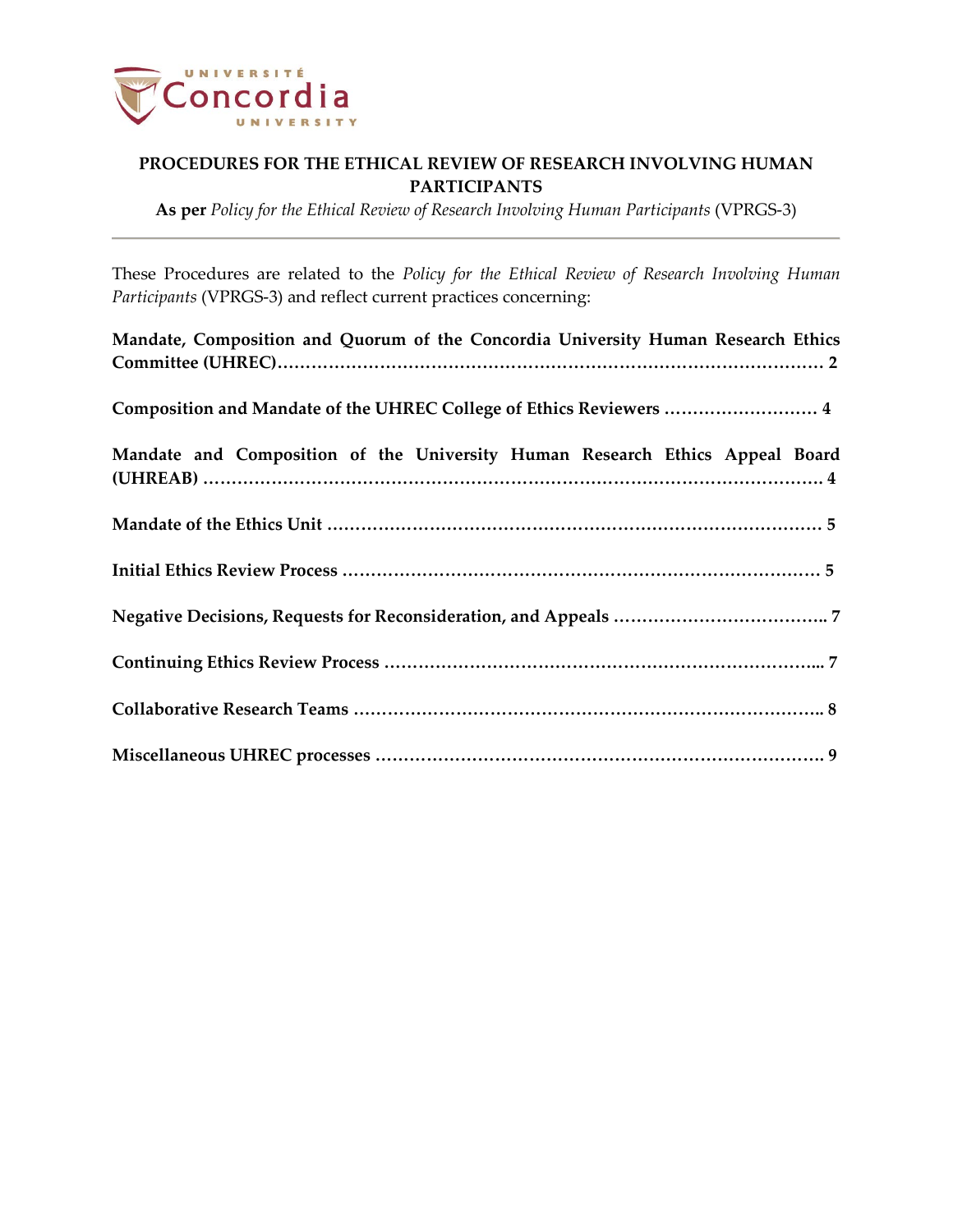

### Page **2** of **9**

# **Mandate, Composition and Quorum of the Concordia University Human Research Ethics Committee (UHREC)**

The mandate of UHREC is to review the ethical acceptability of research involving human participants conducted within the jurisdiction or under the auspices of the University, that is, by its students, faculty and staff, regardless of whether the research is funded or not, or where the research is conducted.

The UHREC will review all faculty and staff research, as well as course-based and student research where the risk to participants is greater than minimal. Research where the risk to participants is greater than minimal is reviewed at face-to-face meetings of the UHREC. Minimal risk faculty and staff research is reviewed by expedited review by members of UHREC.

Minimal risk student research conducted exclusively for pedagogical purposes may be reviewed according to procedures established by each academic department.

The Vice-President, Research and Graduate Studies shall appoint the members of the UHREC, including a Chair and a Vice-Chair, normally for three-year terms.

The UHREC shall be composed of at least five (5) members, including men and women, and, at a minimum:

- One (1) representative from each of the University's Faculties (Arts and Science, Engineering and Computer Science, Fine Arts and the John Molson School of Business). Faculty representatives shall be chosen such that the committee has appropriate expertise to review research from the full range of disciplines and methodologies at Concordia.
- One (1) member knowledgeable in ethics
- One (1) member knowledgeable in the relevant areas of law. This member must not be a member of the University's Office of the General Counsel or the University's Insurance/Liability Specialist
- One (1) community member with no affiliation with the University
- One (1) medical doctor with relevant knowledge and expertise in medical and health related research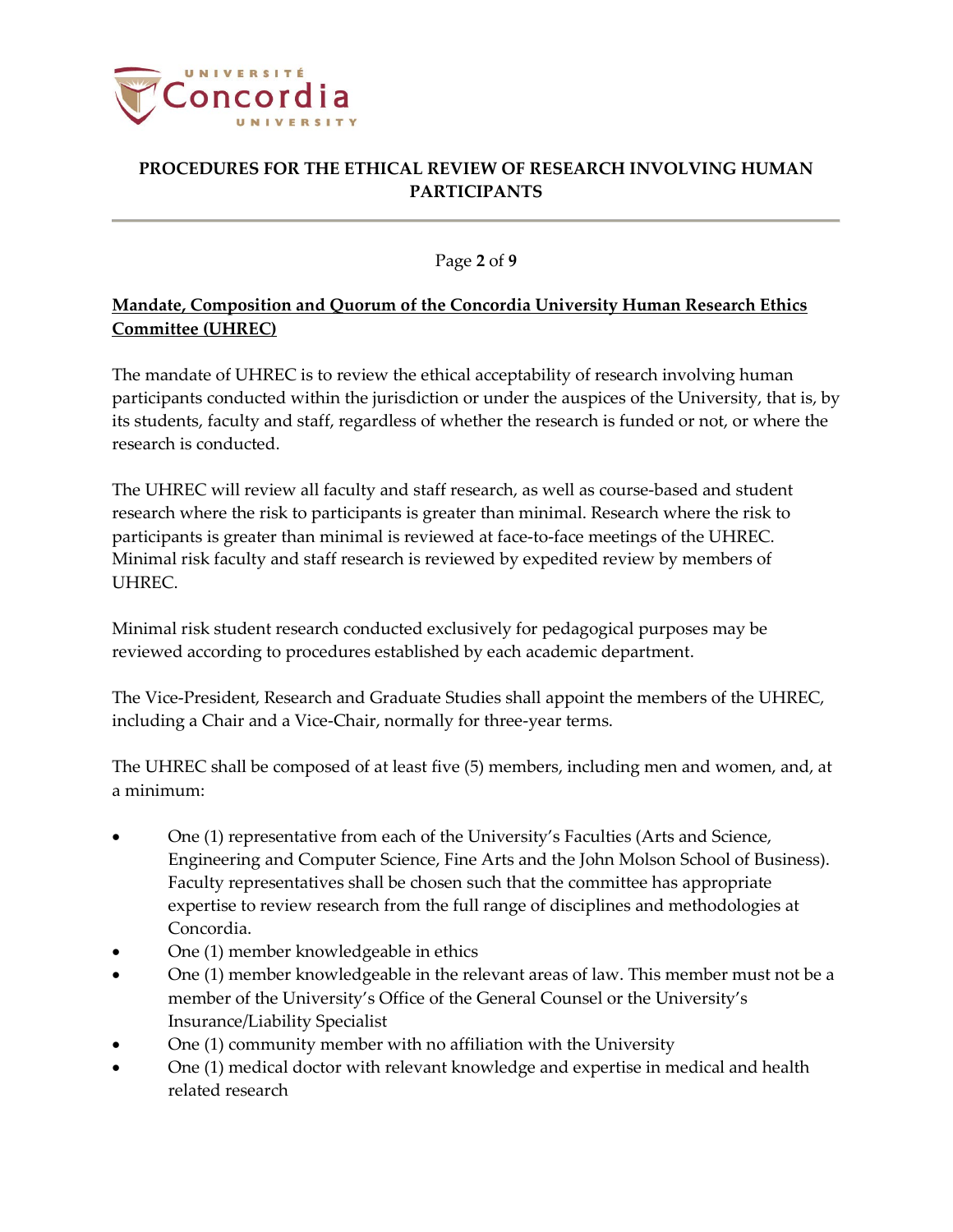

Page **3** of **9**

Each member is appointed to only one of the roles listed above.

If the UHREC reviews a research project that requires expertise not available from its members, it shall consult ad-hoc advisors from within the University or the external community. Such advisors shall not be counted in the UHREC quorum or vote on UHREC decisions.

Members may be nominated either as regular or alternate members of UHREC. Regular members are expected to attend all UHREC meetings and to contribute to performing expedited reviews. Alternate members are asked to attend UHREC meetings when a regular member is unable to attend, and to contribute to performing expedited reviews.

Before participating in the activities of the UHREC, new members shall attend an orientation session on research ethics and the University's relevant policies and procedures.

If research requires approval of the full committee, it shall not be reviewed unless there is quorum at the committee meeting. Quorum is defined as follows:

- At least five members are present
- At least two Faculty representatives are present. The faculty members present must have sufficient knowledge and expertise in the relevant disciplines and methodology to assess the research under review, unless other members present have such knowledge or expertise
- At least one community representative is present
- At least one member knowledgeable in ethics is present
- At least one member knowledgeable in relevant areas of law is present
- If medical research is being reviewed, at least one medical doctor is present

Ordinarily, the UHREC will reach decisions by consensus. Where it may be difficult for UHREC members to reach consensus, the decision of the UHREC shall be by simple majority of members present at the meeting.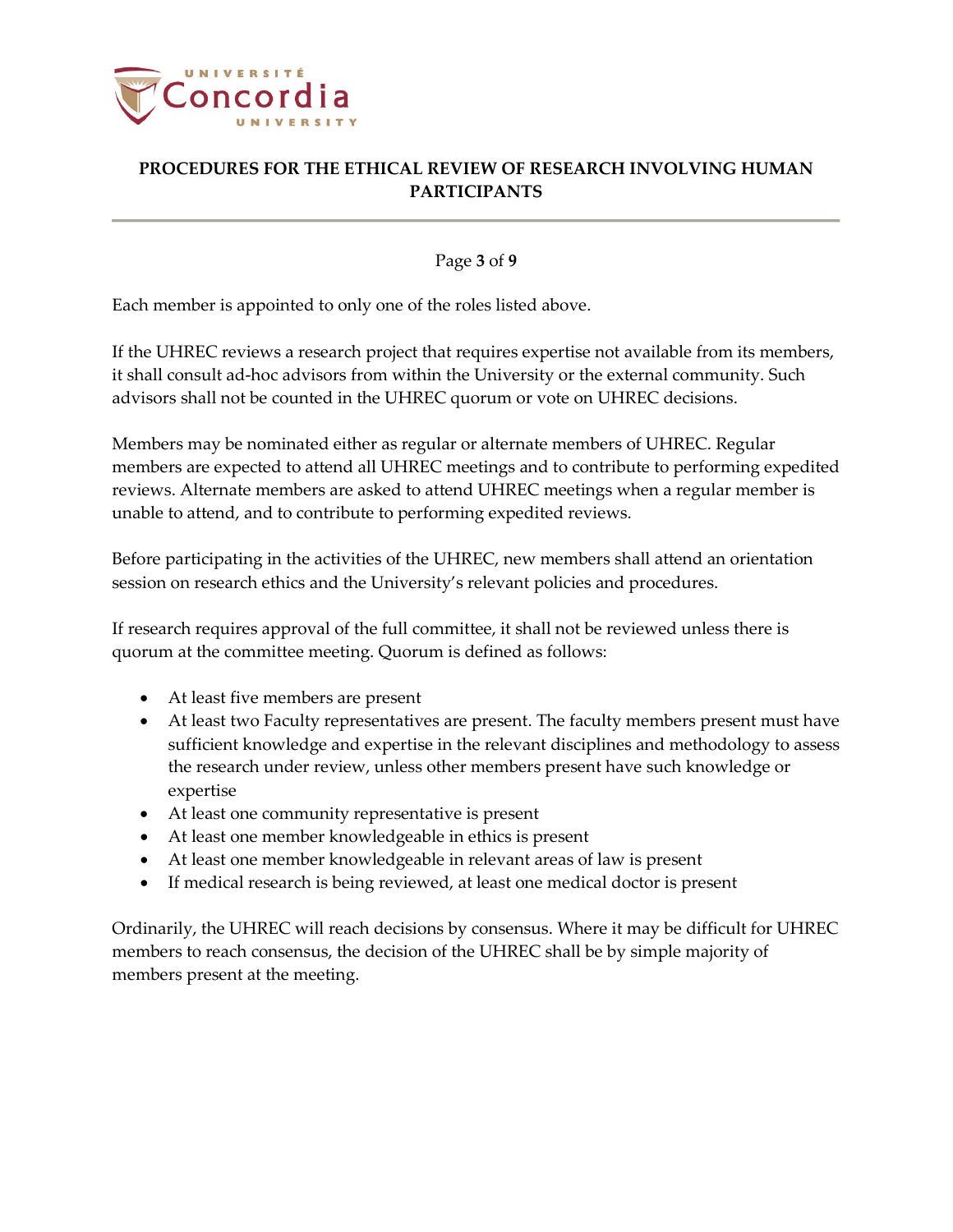

Page **4** of **9**

### **Composition and Mandate of the UHREC College of Ethics Reviewers**

The UHREC College of Ethics Reviewers will review the ethical acceptability of minimal risk student research conducted within the jurisdiction or under the auspices of the University.

In consultation with the Office of Research, the chair of each academic department whose students conduct research involving human participants shall appoint members of the department to serve on the UHREC College of Ethics Reviewers for one-year terms.

The UHREC College of Ethics Reviewers shall review protocols by expedited review. If members of the UHREC College of Ethics Reviewers review a research project that requires expertise beyond their own, they may consult ad-hoc advisors or refer the study to the UHREC.

## **Mandate and Composition of the University Human Research Ethics Appeal Board (UHREAB)**

The Mandate of UHREAB is to review, upon request from the researcher, negative decisions of the UHREC, that is, decisions where the study is assigned a status of Conditional Approval, Queries or Not Approved, and any requests for reconsideration have been rejected.

The Vice-President, Research and Graduate Studies shall appoint a University Human Research Ethics Appeal Board (UHREAB) on an ad-hoc basis.

The UHREAB shall consist of at least four (4) members, including, at a minimum, one (1) external community member, one (1) member knowledgeable in ethics, and one (1) member familiar with the research area in question.

Researchers may request an appeal of a negative decision by writing to the Vice-President, Research and Graduate Studies requesting that the decision be reviewed by the UHREAB.

The researcher and the chair of the UHREC may submit any relevant documentation to the UHREAB and appear before the UHREAB.

The UHREAB may reverse, modify or maintain the decision of the UHREC.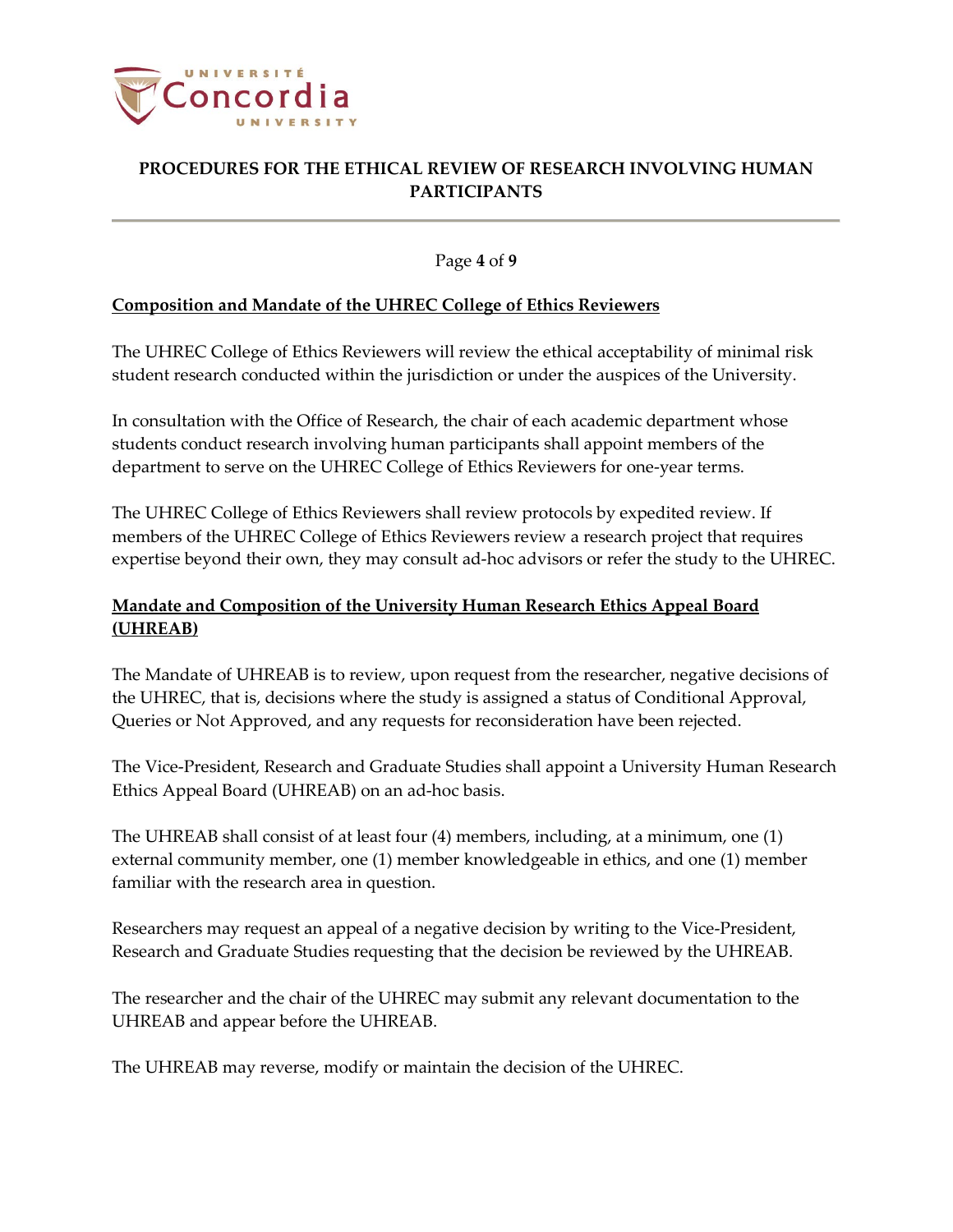

Page **5** of **9**

### **Mandate of the Ethics Unit in the Office of Research**

The Mandate of the Ethics Unit is to:

- Advise researchers of ethical requirements around research involving human participants and applicable laws, regulations and internal and external policies
- Assist researchers in submitting their studies for ethics review
- Manage the ethics review process and maintain documentation of the process to demonstrate compliance
- Provide administrative support to UHREC
- Liaise with other units in the Office of Research

### **Initial Ethics Review Process**

Researchers must obtain a Certificate of Ethical Approval that covers their research before conducting activities involving human participants.

Researchers must apply for a Certificate of Ethical Approval by submitting a Summary Protocol Form (SPF) and all supporting documentation to the Ethics Unit. If the research implies greater than minimal risk to participants, the researcher must demonstrate that it has been reviewed for scholarly merit. Funding through a competitive peer-review process, successful defense of a thesis or dissertation proposal, or a Scholarly Review Form are accepted as evidence of such review.

Researchers may consult with the Ethics Unit or the chair or vice-chair of UHREC for guidance on procedures or substantial issues at any time.

The Ethics Unit will initially assess if studies submitted for review are minimal risk or greater than minimal risk. Studies assessed as minimal risk will be assigned for expedited review, which are reviews conducted by at least one member of the UHREC, or of the UHREC College of Ethics Reviewers as appropriate. Studies assessed as greater than minimal risk will be reviewed by UHREC at a convened meeting. If a study is initially assessed as minimal risk, but the reviewer assesses it as greater than minimal risk, or if the reviewer feels that the study involves ethical issues that should be examined by the full committee, it will be reviewed by UHREC at a convened meeting.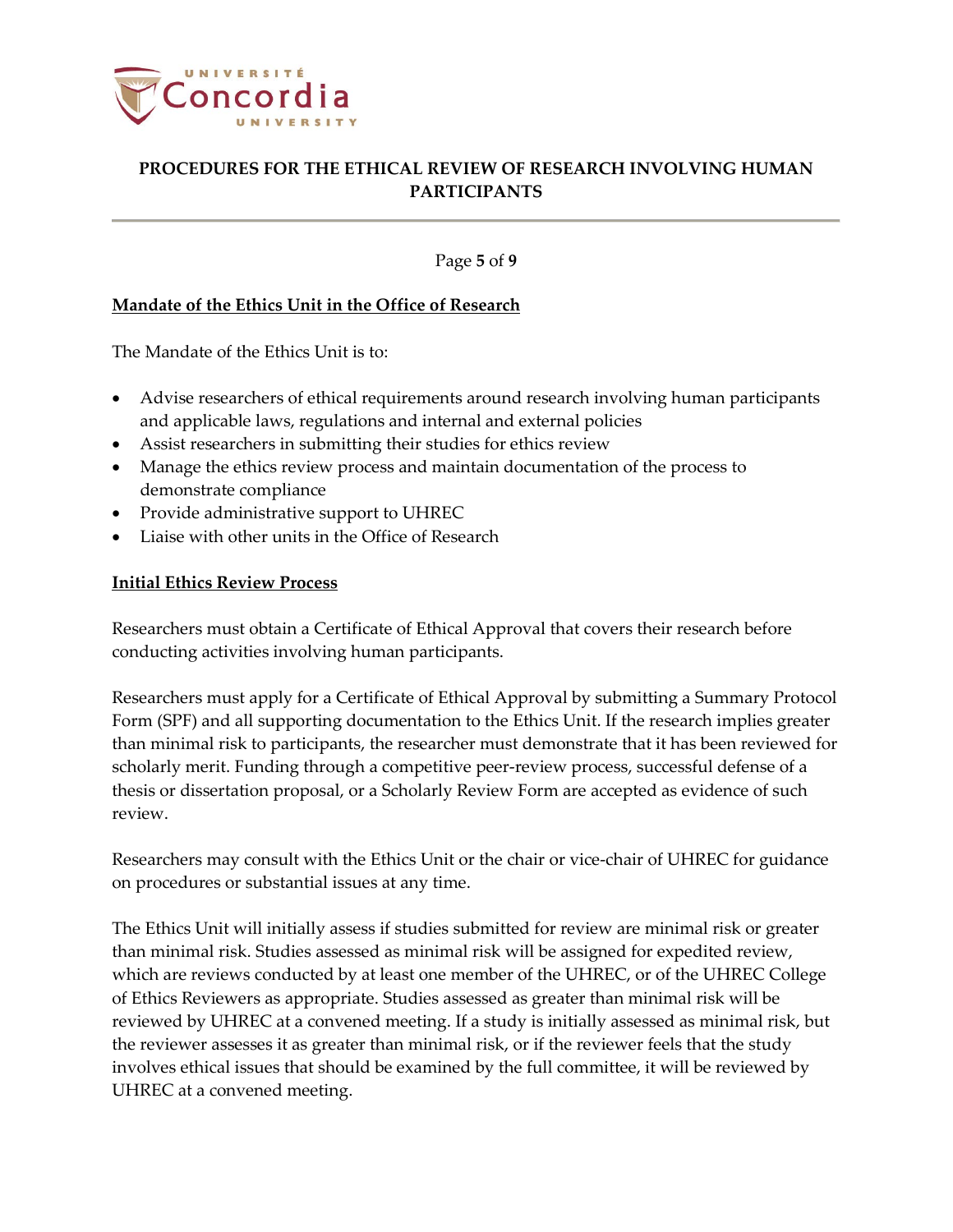

#### Page **6** of **9**

UHREC may determine that certain categories of research must be reviewed by the full committee even though they could qualify as minimal risk.

The UHREC or UHREC College of Ethics Reviewers shall assign each study one of the following statuses:

- a. Approved: a Certificate of Ethical Acceptability is issued and any research funds are released.
- b. Approved with Comments: a Certificate of Ethical Acceptability is issued, and any research funds are released. The approval also includes comments that the reviewers felt should be brought to the attention of the researcher.
- c. Conditional Approval: it was determined that the study could be approved if certain specific conditions are met. If the study was reviewed by expedited review, the Ethics Unit validates that the conditions have been satisfied. If the study was reviewed by the full committee, the chair or vice-chair validates that the conditions have been satisfied. Only when the conditions have been met will a Certificate of Ethical Acceptability be issued and any research funds released.
- d. Queries: it was determined that additional information was required to complete the review, or that substantial changes would have to be made for the research to be deemed acceptable. If the study was reviewed by expedited review, the reviewer who initially assessed the study reviews the researcher's responses and assigns the study a new status as appropriate. If the study was reviewed by the full committee, the responses are assessed by the full committee, and a new status is assigned as appropriate.
- e. Not Approved: it was determined that the study as proposed is not acceptable.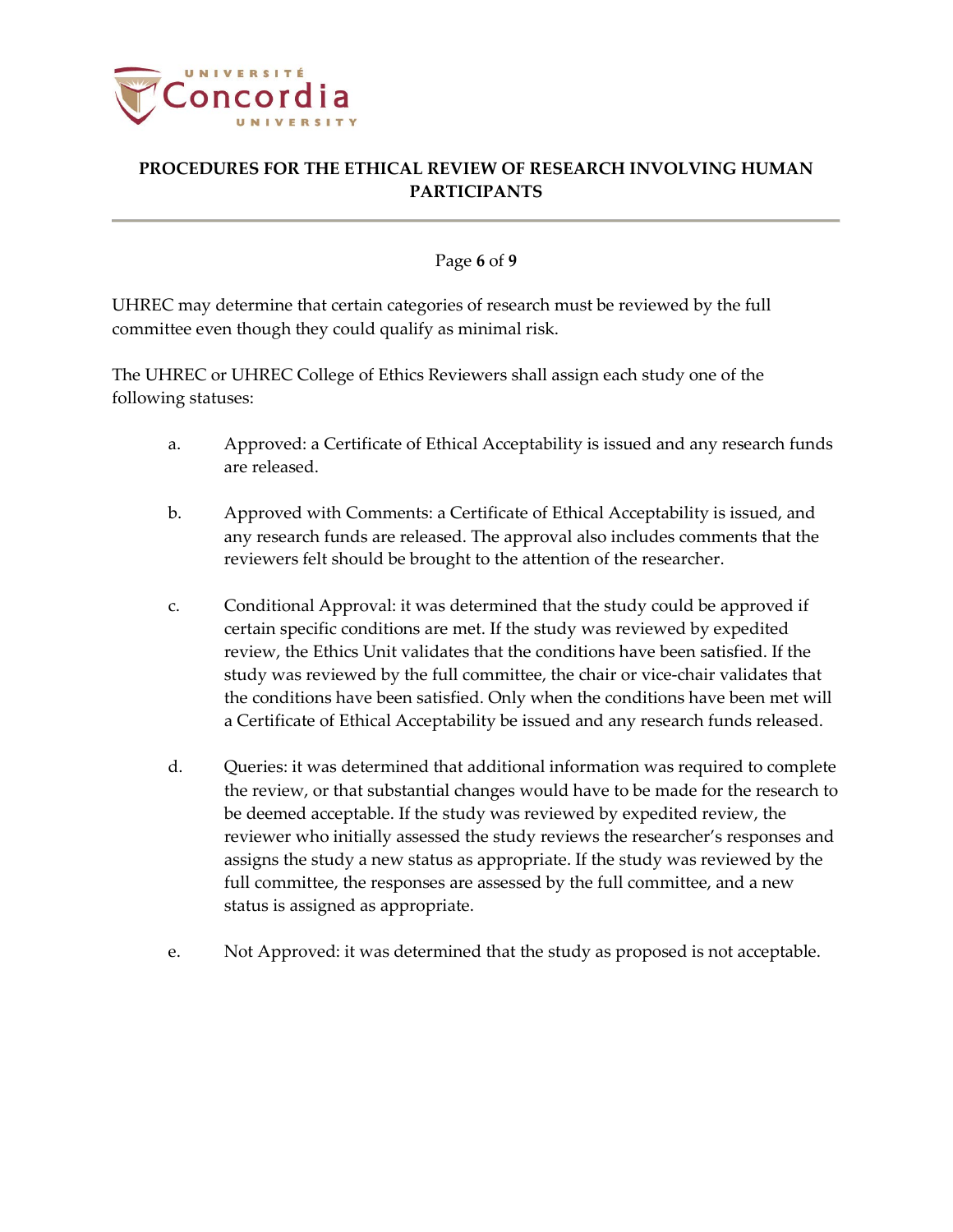

Page **7** of **9**

### **Negative Decisions, Requests for Reconsideration, and Appeals**

If a study is assigned a status of Conditional Approval, Queries, or Not Approved, the researcher may request reconsideration of specific points or the decision as a whole. The request must be made in writing, and it should provide the reasons for the request.

If a study was reviewed by expedited review and the reviewer assigns the study a status of Not Approved, the study will be referred to the full committee. The UHREC will review the study and assign the status that it determines is appropriate.

If a study is assigned a status of Conditional Approval, Queries or Not Approved, and the issues cannot be resolved through requests for reconsideration, the researcher may appeal the decision to the UHREAB.

#### **Continuing Ethics Review Process**

The Certificate of Ethical Acceptability must be renewed before it expires. Certificates of Ethical Acceptability will be valid for one year unless it is determined that more frequent continuing review is required.

In order to renew their approval, researchers must submit a Request for Renewal of Ethics Approval one month before their Certificate of Ethical Acceptability expires. The Request for Renewal describes the progress made since the previous review and any administrative changes to the research or anticipated changes for the coming year. Administrative changes are any changes that do not directly affect participants.

If no changes or administrative changes are requested, the Request for Renewal is reviewed by the Ethics Unit. If the requested changes are of minimal risk, the Request for Renewal is reviewed by the chair or vice-chair. If the requested changes are greater than minimal risk, such as significant changes to the research which generate a drastic increase in risk or in the ethical implications of the study, the Request for Renewal is reviewed by the Full Committee.

A Certificate of Ethical Acceptability may be renewed for up to five years. After five years, a new SPF must be submitted for review.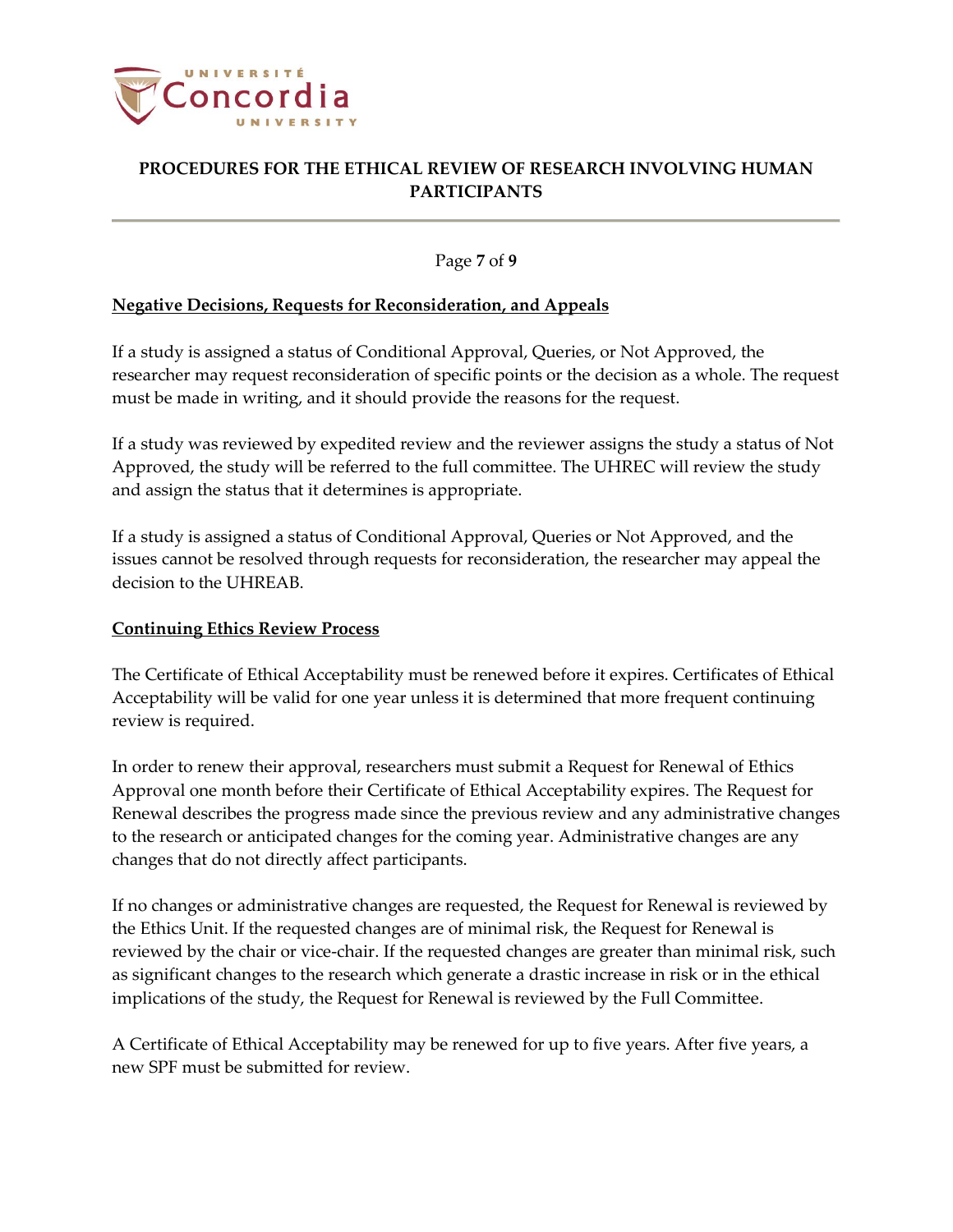

### Page **8** of **9**

If researchers wish to make a substantial change to their study, it must be approved before it is implemented. A substantial change is any change that directly affects participants, and includes changes that impact the study's methodology, risk level, eligibility criteria or ethical considerations related to the study. To request approval of a substantial change, researchers must submit an amendment request that provides the rationale for the change and a revised SPF in which changes are clearly shown.

Amendment requests are reviewed by the chair or vice-chair, except if they involve a change in the risk level that is greater than minimal, in which case it is reviewed by the full committee.

Requests for Renewal and amendment requests may be assigned the same statuses as studies submitted for initial review, and the procedures for processing studies once they have been assigned a status are the same as for initial review. Negative Decisions, requests for reconsideration, and appeals with regards to Requests for Renewal and amendment requests are also handled in the same way as for initial review.

When a Request for Renewal is approved, a new Certificate of Ethical Acceptability is issued. Approval of amendment requests is communicated to the researcher in writing, and it does not entail a prolongation of the approval period.

## **Unanticipated issues**

If unanticipated issues arise in the course of research and they could have an impact on the risk to participants or other ethical implications, the researcher must report them to UHREC as soon as reasonably possible. UHREC will review reports of such issues and may recommend relevant changes to the study.

#### **Collaborative Research Teams**

If a Concordia researcher is part of collaborative research teams and the principal investigator is based at another institution, the research will normally be reviewed at the principal investigator's institution. In this case, the Concordia researcher may submit the documents reviewed by the principal investigator's institution, as well as the approval issued by that institution, to UHREC in lieu of an SPF. The initial review process is the same as for an SPF.